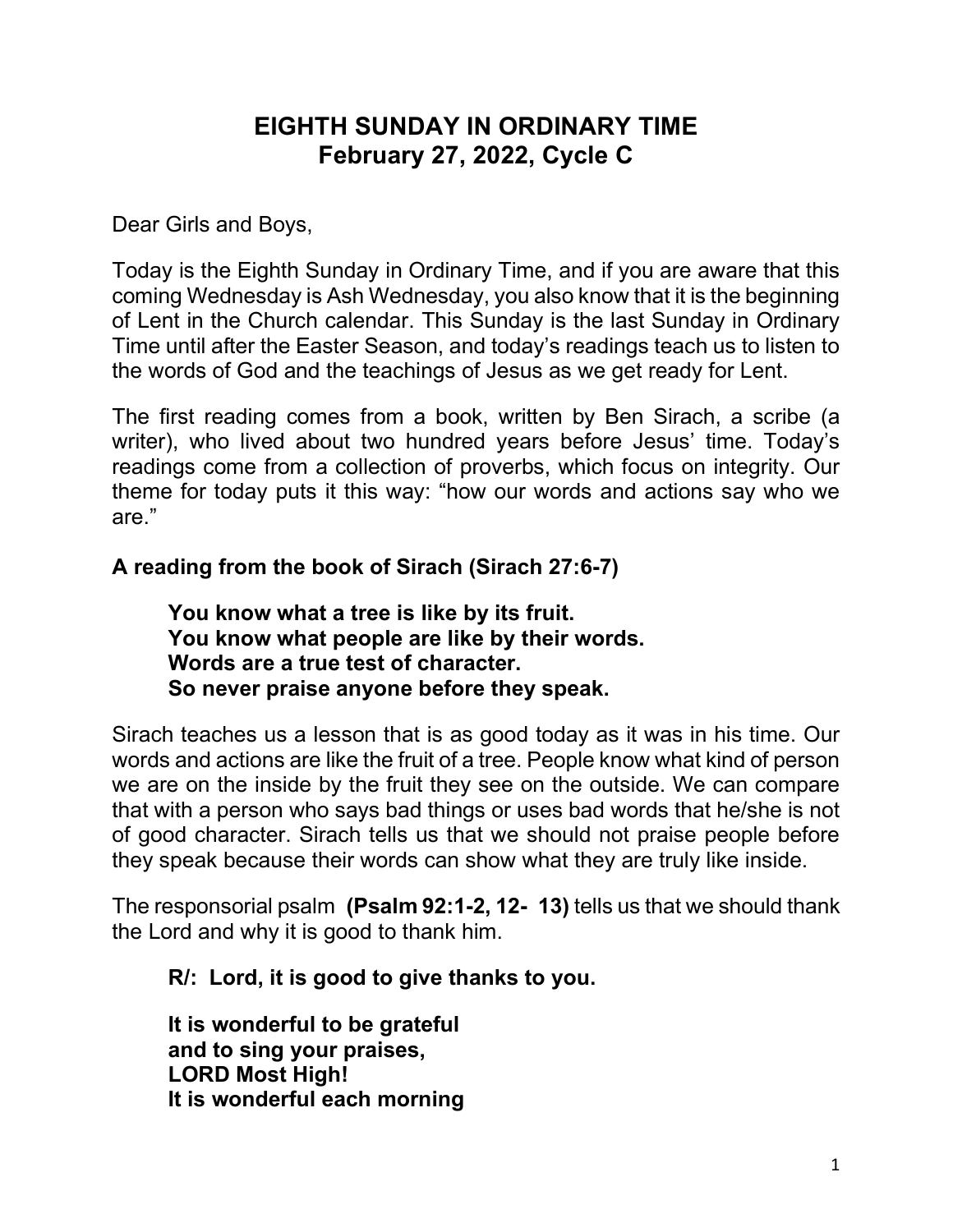to tell about your love and at night to announce how faithful you are.

R/: Lord, it is good to give thanks to you.

Good people will prosper like palm trees, and they will grow strong like the cedars of Lebanon. They will take root in your house, LORD God, and they will do well.

### R/: Lord, it is good to give thanks to you.

The responsorial psalm reminds us that we should thank God every morning as well as every evening because He loves us and takes care of us. You know that as soon as something goes wrong like you fall and hurt yourself, or you need help with a test in school, or someone in your family is sick, what do we do immediately? We turn to pray and ask for the Lord's help. But we must remember that we should not wait until we need God's help. We should talk to Him, even when we are not in need. Make it a habit to have a conversation with the Lord. The Psalm tells us that talking to God, we shall grow strong like the giant trees, and we will take root in God's plan for us.

# VERSE BEFORE THE GOSPEL (PHLIPPIANS 2:15d. 16a)

### R:/Alleluia, alleluia.

#### Shine on the world like bright stars; You are suffering it the word of life

### R:/ Alleluia, alleluia

Now we come to the Gospel. When you read it try to figure out what a blind person, student and teacher, a speck in the eye and a good tree all have in common.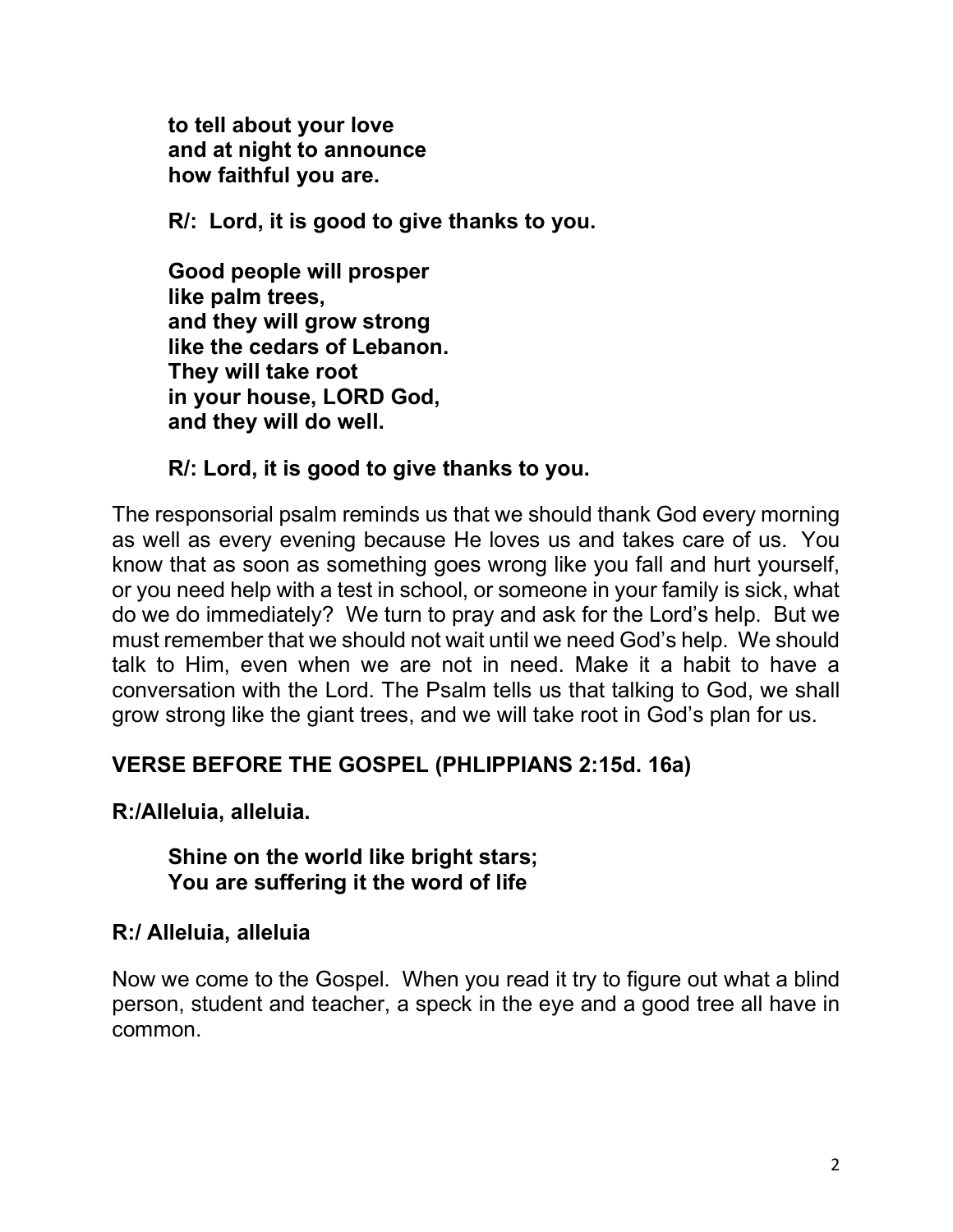A reading from the holy gospel according to Luke(Luke 6:39-45)

Jesus used some sayings as he spoke to the people. He said: "Can one blind person lead another blind person? Won't they both fall into a ditch?

"Are students better than their teacher? But when they are fully trained. they will be like their teacher.

"You can see the speck in your friend's eye. But you don't notice the log in your eye. How can you say, 'My friend, let me take the speck out of your eye,' when you don't notice the log in your own eye? You showoffs! First, get the log out of your own eye. Then you can see how to take the speck out of your friend's eye.

"A good tree cannot produce bad fruit, and a bad tree cannot produce good fruit. You can tell what a tree is like by the fruit it produces. You cannot pick figs or grapes from thorn bushes. Good people do good things because of the good in their hearts.

Bad people do bad things because of the evil in their hearts. Your words show what is in your hearts."

The gospel of the Lord. Praise to you Lord Jesus Christ.

Now that you have read the gospel you might be wondering:" What does all of this have to do with me?" When Jesus was talking to the people, who were ordinary people, who had gathered to hear him speak, He used sayings that they were familiar with so that they could relate to his message. His messages are also for us. He used the case of a blind person leading a blind person. By that he shows us, one has to trust the other, like the students have to trust the teachers about what they teach. These examples tell us that we must put our faith in the Lord, we rely on him to guide us on the good path. Jesus talks about the log in our own eye. By that He means that we first have to look at our own faults, what have we to correct before we blame others. How often do we put down our friends before we consider that we